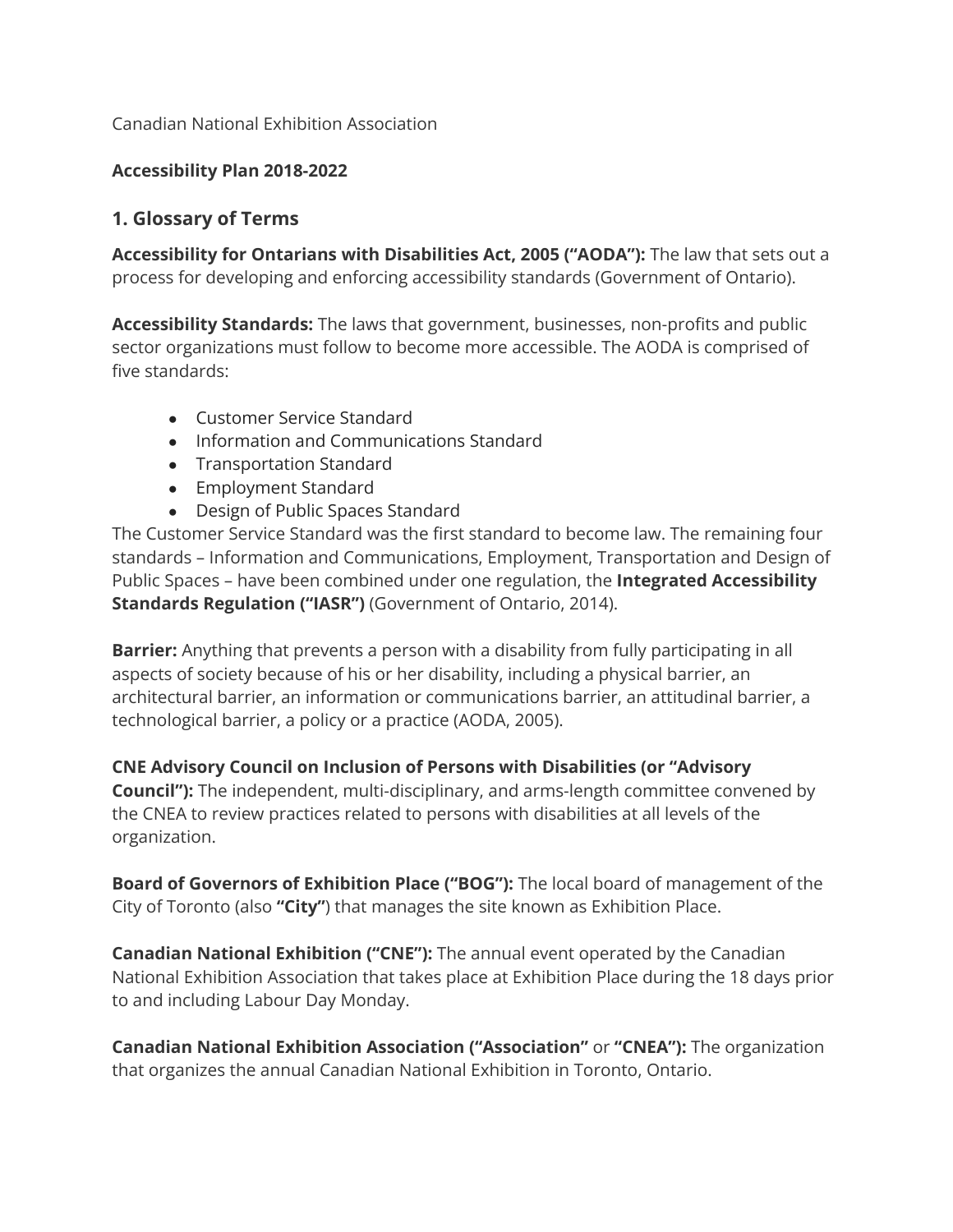**Chief Executive Officer ("CEO"):** The Chief Executive Officer of the Canadian National Exhibition Association.

**Disability:** A broad range and degree of conditions, some visible and some not visible. A disability may have been present from birth, caused by an accident, or developed over time. There are physical, mental and learning disabilities, mental disorders, hearing or vision disabilities, epilepsy, drug and alcohol dependencies, environmental sensitivities, and other conditions (Ontario Human Rights Commission, 2016).

**Exhibition Place:** The site at which the annual CNE takes place and at which the CNEA offices reside.

**Support Person:** In relation to a person with a disability, another person who accompanies him or her in order to help with communications, mobility, personal care or medical needs or with access to goods or services (AODA, 2015).

# **2. Introduction**

As the producer of Canada's largest annual event, the Canadian National Exhibition (CNE), the Canadian National Exhibition Association (CNEA) has the opportunity and capacity to make a difference in the community and in the lives of persons with disabilities.

The *Canadian National Exhibition Association Accessibility Plan 2018-2022* sets out the CNEA's approach to removing barriers for guests and members of the organization over the next five years.

The Plan outlines the CNEA's work related to the Customer Service Standard of the Accessibility for Ontarians with Disabilities Act (AODA), as well as the Integrated Accessibility Standards Regulation (IASR), which combines the remaining four Accessibility Standards: Information and Communications; Transportation; Employment; and Design of Public Spaces.

Above and beyond the requirements of the AODA, the CNEA aims to improve accessibility at all levels of the organization. With the recommendations of the CNE Advisory Council for Inclusion of Persons with Disabilities as a launchpad, the CNEA is committed to becoming a leader in accessibility and inclusivity in North America.

# **3. Commitment**

The Canadian National Exhibition Association is dedicated to ensuring that all guests and members of the organization are treated fairly and equitably. The organization is committed to improving accessibility and inclusivity at the CNEA at all levels, from employment through to admissions and customer service.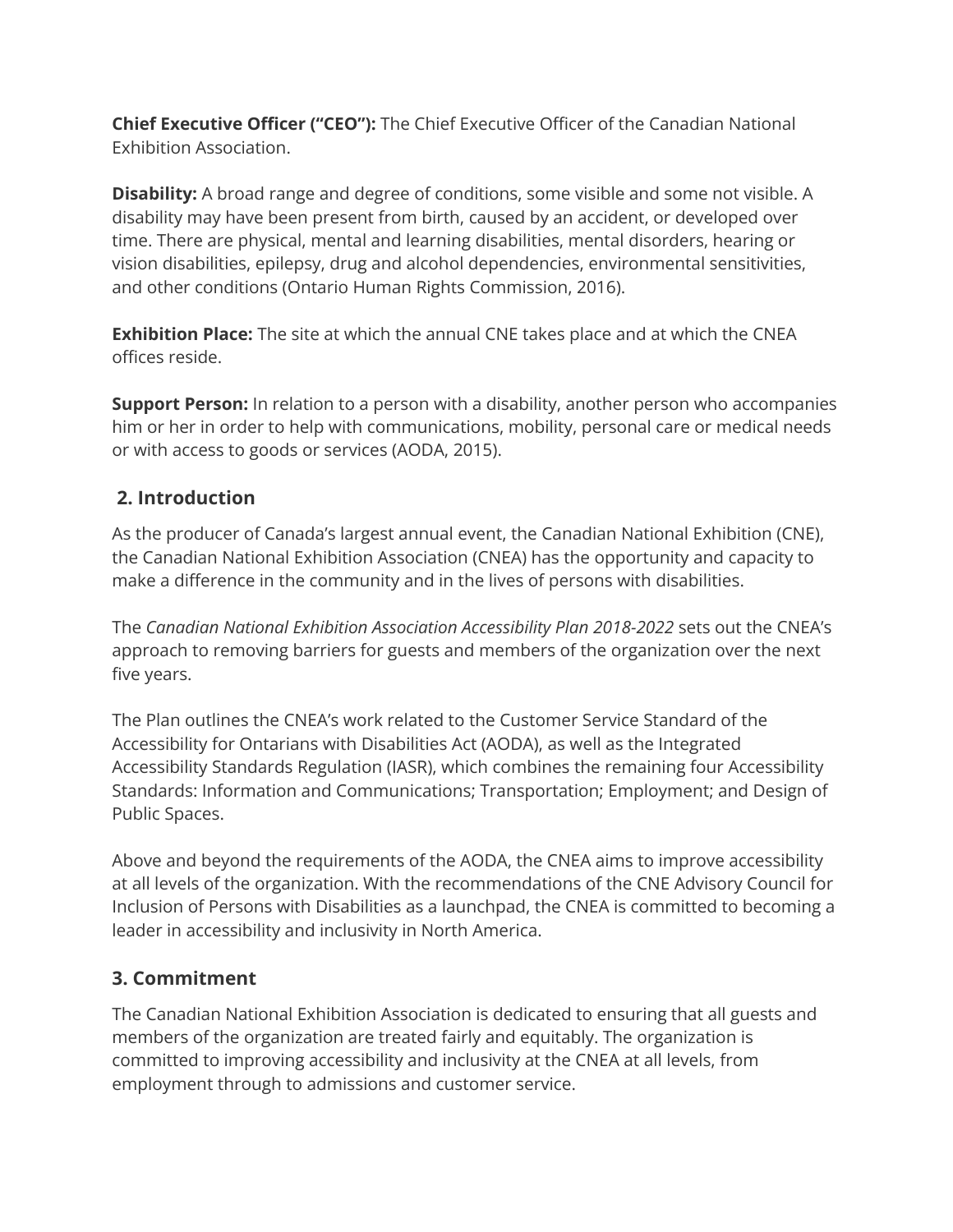The CNEA strives to be a leader in accessibility in North America, and, ultimately, to become an inclusive destination in terms of entertainment and innovation for persons with disabilities.

# **4. About the Canadian National Exhibition Association**

### **a. Canadian National Exhibition Association**

The Canadian National Exhibition Association is the provincially incorporated agricultural society that organizes the annual CNE in Toronto. Operating since 1879, the CNEA encourages and promotes agriculture, horticulture, the arts and manufacturing. A corporation without share capital, the CNEA became independent from the City of Toronto and the Board of Governors of Exhibition Place on April 1, 2013.

## **b. Canadian National Exhibition**

The CNE, or The EX as it is also known, is Canada's largest fair and the fifth largest in North America.

Taking place over the 18 days leading up to and including Labour Day Monday, the CNE offers a wide variety of interactive entertainment experiences. Attractions include concerts, feature exhibits, live performances and demonstrations, midway rides and games, a working farm, food, shopping, and a three-day Air Show.

A cherished tradition for the people of Toronto and surrounding communities, the CNE attracts approximately 1.5 million visitors annually. The fair generates an annual economic impact of approximately \$93.1 million for the Greater Toronto Area and \$128.3 million for the province of Ontario.

The CNE is held at Exhibition Place, which is a 192-acre site along Toronto's waterfront on the shores of Lake Ontario and just west of downtown Toronto.

# **5. Accessibility for Ontarians with Disabilities Act**

In 2005, the Ontario Government passed the *Accessibility for Ontarians with Disabilities Act* to make Ontario accessible by 2025.

Accessibility Standards have been created as part of the *Accessibility for Ontarians with Disabilities Act*. These standards are rules that businesses and organizations in Ontario need to follow to identify, remove and prevent barriers so that people with disabilities have more opportunities to participate in everyday life.

The Accessibility Standard for Customer Service was the first standard to become law.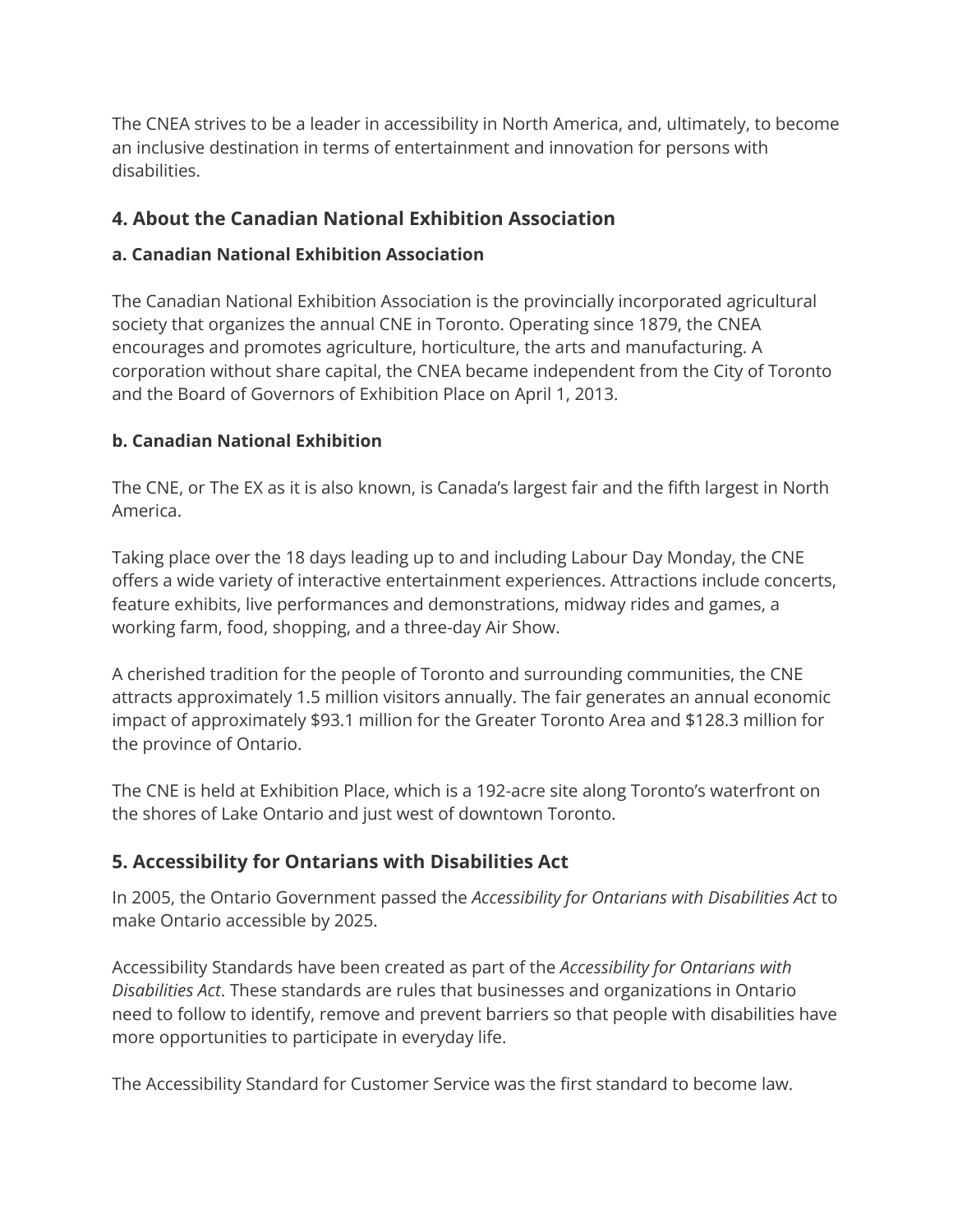The next four standards – Information and Communications, Employment, Transportation and Design of Public Spaces – have been combined under one regulation, the Integrated Accessibility Standards Regulation (IASR). This regulation is now law and the requirements currently in regulation are being phased in between 2011 and 2021 (Government of Ontario, 2014).

#### **a. Customer Service Standard**

Since January 1, 2012, the CNEA has been in compliance with the Customer Service Standard and will continue to comply with that regulation during the five-year period covered under this CNEA Accessibility Plan 2018-2022.

The CNEA is committed to providing a high level of service to all visitors, including people with disabilities. The organization aims to provide programs and services in a way that respects the dignity and independence of visitors with disabilities. The CNEA is committed to integration and equal opportunity.

Under the Customer Service Standard, the CNEA created a policy and outlined its commitment to all aspects of the Standard, which includes:

- Allowing for service animals and support persons
- Providing notice of service disruption
- Ensuring an accessible feedback process
- Providing for the use of assistive devices and alternate formats
- Training employees on the Standard and how to effectively communicate and interact with persons with disabilities

b. Integrated Accessibility Standards Regulation

The IASR outlines a number of requirements to prevent and remove barriers for persons with disabilities. The CNEA is committed to meeting these requirements, as outlined in Table 1 below. Some of these requirements apply to CNE visitors and the general public, while other requirements are specific to CNEA employees and volunteers.

#### Table 1: AODA Accessibility Standards Requirements

| <b>Action</b>                                                                                                                       | <b>Standard</b> | <b>Deadline</b> |
|-------------------------------------------------------------------------------------------------------------------------------------|-----------------|-----------------|
| A policy on the Customer Service Standard was<br>created on April 1, 2013, outlining the CNEA's<br><b>Customer Service Standard</b> |                 | July 27, 2016   |
| response to all aspects of the Standard.                                                                                            |                 | <b>UPDATED</b>  |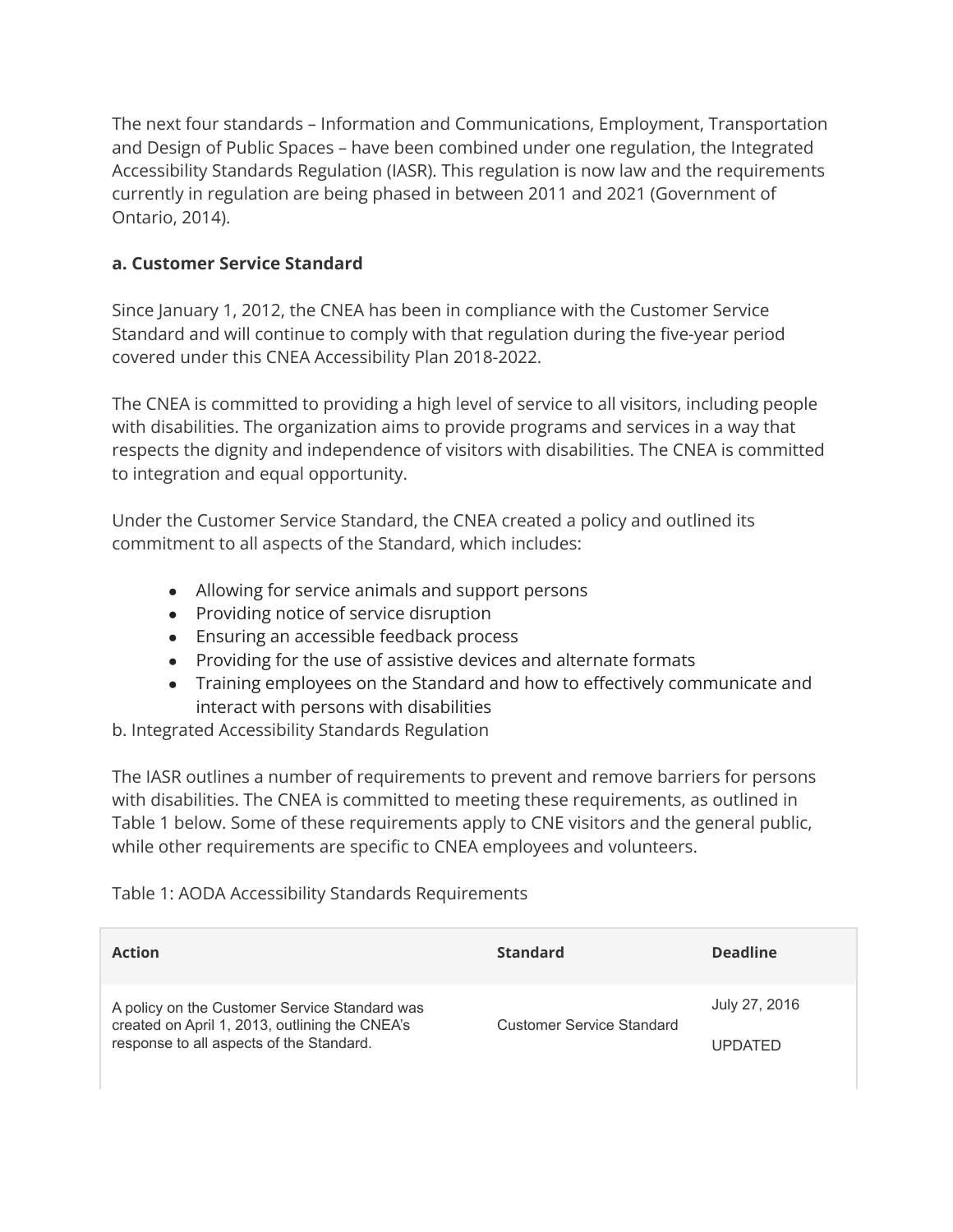| <b>Action</b>                                                                                                                                      | <b>Standard</b>                          | <b>Deadline</b>   |
|----------------------------------------------------------------------------------------------------------------------------------------------------|------------------------------------------|-------------------|
|                                                                                                                                                    |                                          | June, 2016        |
| All existing employees were trained on how to interact<br>with persons with disabilities through a presentation<br>facilitated by people managers. | <b>Customer Service Standard</b>         | <b>COMPLETED</b>  |
|                                                                                                                                                    |                                          | Yearly training   |
| Upon hire, all new employees must participate in                                                                                                   | <b>Customer Service Standard</b>         | April 1, 2013     |
| training on AODA and the Customer Service Standard.                                                                                                |                                          | ONGOING           |
| Information about emergency response plans is<br>available to customers and employees with disabilities                                            | IASR - Information and                   | April 1, 2013     |
| upon request.                                                                                                                                      | Communications                           | <b>ONGOING</b>    |
| Employees with disabilities will be provided with<br>individualized emergency response information when<br>necessary upon request.                 | IASR - Information and<br>Communications | <b>ONGOING</b>    |
| The AODA policy was revised in July 2016 to include<br><b>IASR</b> - General                                                                       |                                          | <b>July, 2016</b> |
| the policy and procedures to meet the requirements of<br>the Integrated Standards.                                                                 |                                          | <b>COMPLETED</b>  |
| The CNEA will ensure that all new internet websites                                                                                                | IASR - Information and                   | August, 2016      |
| and web content conform with WCAG 2.0 Level A.                                                                                                     | Communications                           | <b>ONGOING</b>    |
| Access to CNE's Accessibility policy and resources,<br>the AODA and the Standards are and will continue to                                         | <b>Customer Service and IASR</b>         | April, 2013       |
| be available for employees on www.theex.com                                                                                                        |                                          |                   |
| The section on Accessibility on the CNEA's public<br>website www.theex.com will be updated with a copy of                                          | IASR - Information and                   | August, 2016      |
| this multi-year plan.                                                                                                                              | Communications                           | <b>ONGOING</b>    |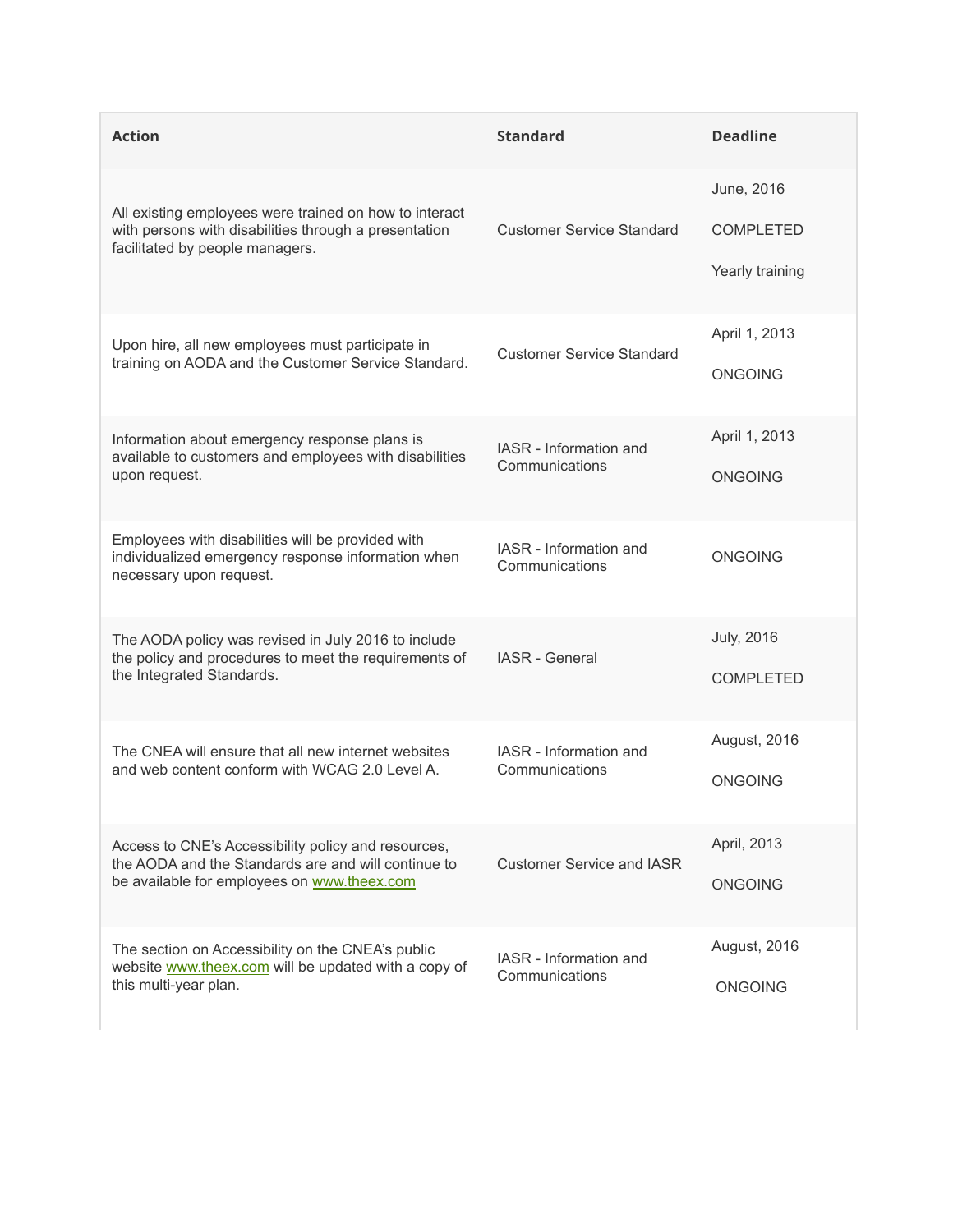| <b>Action</b>                                                                                                                                                                                                                                  | <b>Standard</b>                          | <b>Deadline</b>                                                          |
|------------------------------------------------------------------------------------------------------------------------------------------------------------------------------------------------------------------------------------------------|------------------------------------------|--------------------------------------------------------------------------|
| Access to this multi-year plan and customer feedback<br>information will be available on the CNEA's public<br>website www.theex.com                                                                                                            | <b>Customer Service and IASR</b>         | August, 2016<br><b>ONGOING</b>                                           |
| The CNEA will review its employment practices and<br>revise where needed to ensure that it accommodates<br>for persons with disabilities during the recruitment and<br>assessment processes and when people are hired, as<br>per the Standard. | IASR - Employment                        | April 1, 2013<br><b>ONGOING</b>                                          |
| The CNEA will consult with employees and ensure the<br>accessibility needs of employees with disabilities are<br>taken into account when using performance<br>management and career development.                                               | IASR - Employment                        | September, 2016<br><b>ONGOING</b>                                        |
| The CNEA will develop individual accommodation<br>plans and return-to-work policies for employees that<br>have been absent due to a disability.                                                                                                | IASR - Employment                        | October, 2016<br><b>ONGOING</b>                                          |
| A plan will be developed and executed to ensure that<br>all internet websites and web content achieve WCAG<br>2.0 Level AA by 2021.                                                                                                            | IASR - Information and<br>Communications | January 1, 2021<br>Deferred due to<br>impacts of<br>COVID-19<br>pandemic |
| The CNEA will work with employees with disabilities to<br>develop individualized workplace emergency response<br>plans and provide information regarding emergency<br>response.                                                                | <b>Employee Accommodation</b><br>Policy  | <b>July, 2016</b><br><b>ONGOING</b>                                      |

# **6. CNE Advisory Council**

Above and beyond the requirements of the AODA, the CNEA aims to improve accessibility at all levels of the organization.

In 2016, the Canadian National Exhibition Association (CNEA) convened the independent, multi-discipline, and arms-length CNE Advisory Council on Inclusion of Persons with Disabilities to review practices related to persons with disabilities at the governance, leadership and operations levels, including admissions and programming partnerships. The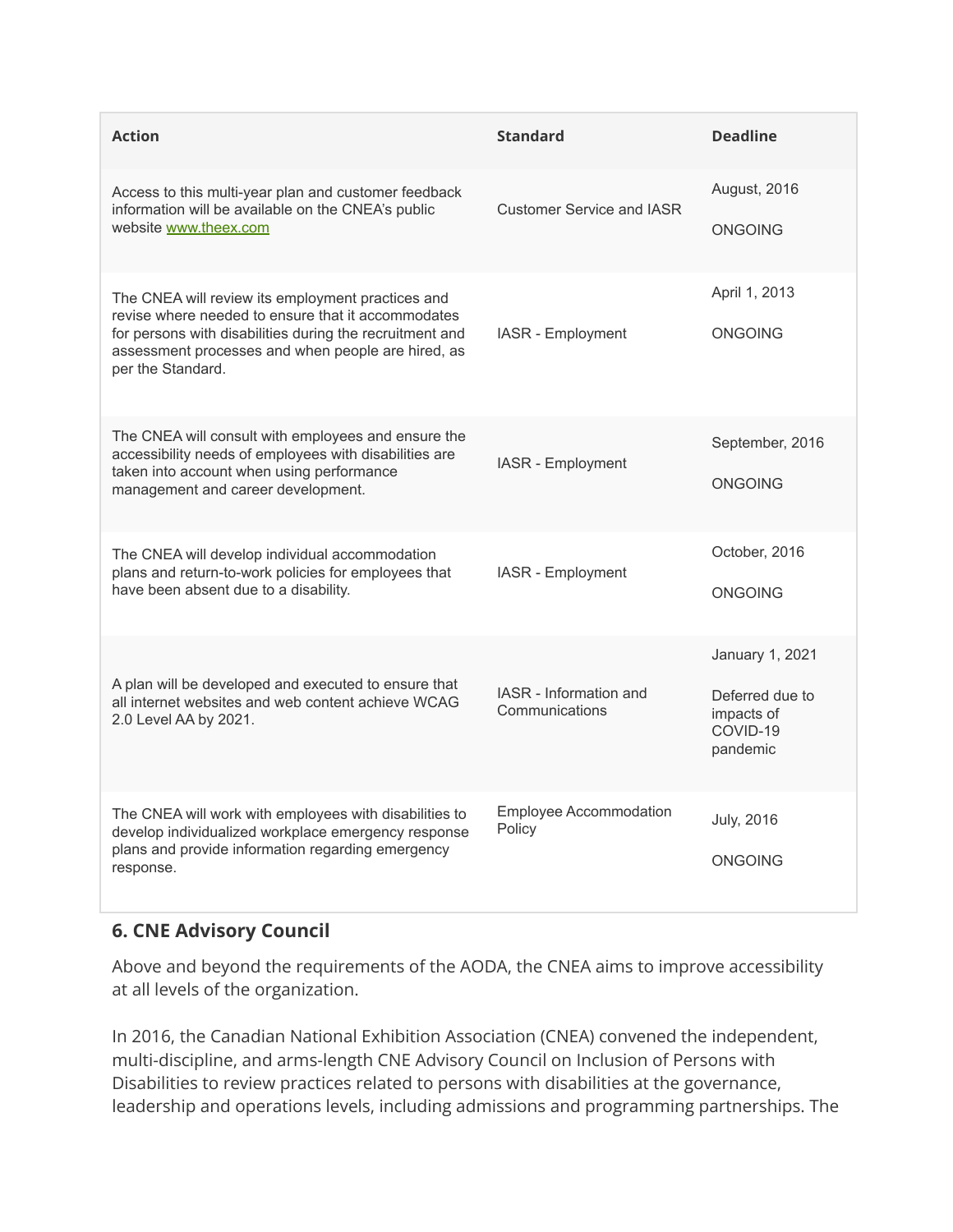Advisory Council was asked to obtain appropriate input to assist in its discussions and, to this end, heard presentations from a range of expert sources.

The Advisory Council concluded its work, and presented five recommendations to the CNEA for consideration. To ensure all comments and concerns on these recommendations were heard, the CNEA requested (through news releases, newspaper advertisements, online advertisements and social media posts) public participation through an online feedback form that was available between April 4 to 21, 2017.

After considering the extensive feedback from the public consultation, the Advisory Council finalized its recommendations and report, and presented six recommendations to the CNEA with unanimous support.

At its May 17, 2017, meeting, the CNEA Board approved the Advisory Council's recommendations, along with organizational recommendations put forward by staff and the Board, including reporting timelines and advancing inclusivity at the national level through the Canadian Association of Fairs and Exhibitions.

The initiatives approved by the Board encompass all aspects of the organization, from employment through to admissions and customer experience. The CNEA is striving to improve accessibility at Canada`s largest fair for all guests. By acting on these recommendations, the CNEA will continue to work toward ensuring that all guests and members of the organization are treated fairly and equitably.

Click here to view the Advisory [Council's](https://theex.com/main/guest-info/accessible-customer-service/consultation/recommendations) final report *Nothing About Us Without Us: Enabling a Great Experience for Everyone*.

#### **a. Recommendations**

Table 2 below summarizes the status of the six Advisory Council recommendations, approved by the CNEA Board in May 2017:

| #     | <b>Recommendation</b>                                                                                                                                                                                                                                                                                                                                 | <b>Status</b>                                                                                                                                                                                                                                                                                                                                                                                                                 |
|-------|-------------------------------------------------------------------------------------------------------------------------------------------------------------------------------------------------------------------------------------------------------------------------------------------------------------------------------------------------------|-------------------------------------------------------------------------------------------------------------------------------------------------------------------------------------------------------------------------------------------------------------------------------------------------------------------------------------------------------------------------------------------------------------------------------|
| No. 1 | "Create a strong governance"<br>structure with representation from<br>persons with disabilities at the<br>Board of the CNEA to champion<br>an annual review of policies and<br>plans for becoming increasingly<br>inclusive of persons with<br>disabilities in addition to ensuring<br>the broad scale implementation of<br>formal awareness training | The CNEA Board concurred that representation on the Board from<br>persons with disabilities was important. However, given the<br>organization's governance structure that specifies directors are<br>elected from the membership, an approach to achieving this goal was<br>required.<br>After referring the matter to the Governance Committee and later the<br>Nominations and Credentials Committee, a plan was developed. |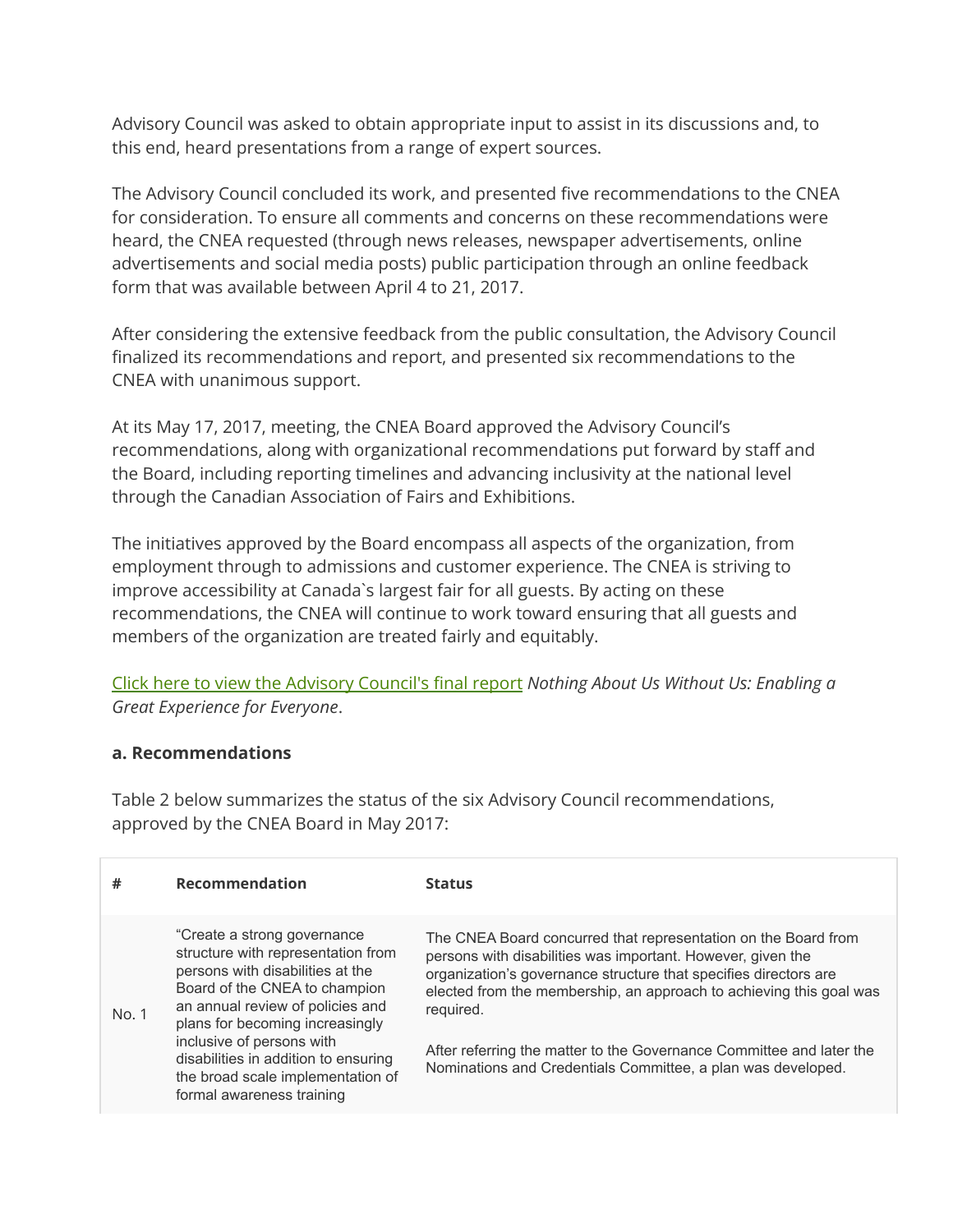|       | throughout all levels of the CNE<br>organization on the importance<br>and value of greater accessibility<br>and inclusion."                                                                                                                                                                                                                                                                                              | The CNEA would recruit disability advocates as part of its biennial<br>Community-at-Large Member recruitment campaign and have<br>successful candidates, now members, stand for election to the Board.<br>Several disability advocates were appointed to the CNEA<br>membership as a result of this campaign.<br>Based on their professional experience and qualifications, two<br>disability advocates were successfully elected to the CNEA Board in<br>October 2017.<br>As a result of a governance transition within the CNEA, the<br>Community-At-Large recruitment did not take place in 2019 and<br>existing appointments were extended.<br>The Board is considering a staff recommendation to pause 2021<br>recruitment and appointments during the ongoing novel coronavirus<br>pandemic. Existing appointments would be extended. A timeline<br>would be assessed at a later date.                                                                                       |
|-------|--------------------------------------------------------------------------------------------------------------------------------------------------------------------------------------------------------------------------------------------------------------------------------------------------------------------------------------------------------------------------------------------------------------------------|------------------------------------------------------------------------------------------------------------------------------------------------------------------------------------------------------------------------------------------------------------------------------------------------------------------------------------------------------------------------------------------------------------------------------------------------------------------------------------------------------------------------------------------------------------------------------------------------------------------------------------------------------------------------------------------------------------------------------------------------------------------------------------------------------------------------------------------------------------------------------------------------------------------------------------------------------------------------------------|
| No. 2 | "Assign a senior executive or their<br>designate with accountability for<br>leading the evolution of the CNE<br>to become a more inclusive<br>environment for persons with<br>disabilities. Create an aspirational<br>accessibility policy and a<br>multi-year plan for the evolution of<br>the organization including<br>suppliers and partners with<br>feedback mechanisms developed<br>to ensure informed evolution." | The Senior Manager, Special Projects & Strategic Initiatives serves as<br>the organizational lead on all matters related to accessibility and<br>inclusivity, seeking inputs from industry experts through accessibility<br>audits, as well as individual feedback from lived experience visits<br>organized through agencies, in order to keep abreast of best practices<br>and needs of guests.<br>This Canadian National Exhibition Association Accessibility Plan<br>2018-2022 fulfills the recommendation related to the development of a<br>multi-year plan.                                                                                                                                                                                                                                                                                                                                                                                                                 |
| No. 3 | "Hire permanent and temporary<br>staff to include persons with<br>disabilities at proportional levels to<br>the community served (currently<br>16% to 20% and rising over time).<br>Conduct focused training for all<br>staff which ensures high<br>awareness of appropriate<br>sensitivities, language and<br>specific accommodation needs for<br>persons with disabilities."                                           | In 2017, the CNEA contracted the Ontario Disability Employment<br>Network (ODEN) to provide employment consulting services, with a<br>focus on inclusive hiring and training.<br>As a result of the work with ODEN and the implementation of the<br>CNEA's own internal recruitment initiatives, the CNEA has achieved<br>the 16 to 20 per cent range recommended by the Advisory Council,<br>with the following metrics representing the proportion of the CNEA<br>workforce represented by people with disabilities: 17 per cent in 2017,<br>21 per cent in 2018 and 18 per cent in 2019.<br>During each CNE season from 2017 to 2019, the CNEA conducted<br>training in advance of the seasonal hiring interview process to assist<br>management and supervisory staff during the inclusive hiring<br>initiative, and trained seasonal<br>staff in the areas of the AODA legislation and customer service. Job<br>coaches were provided by the various ODEN service agencies to |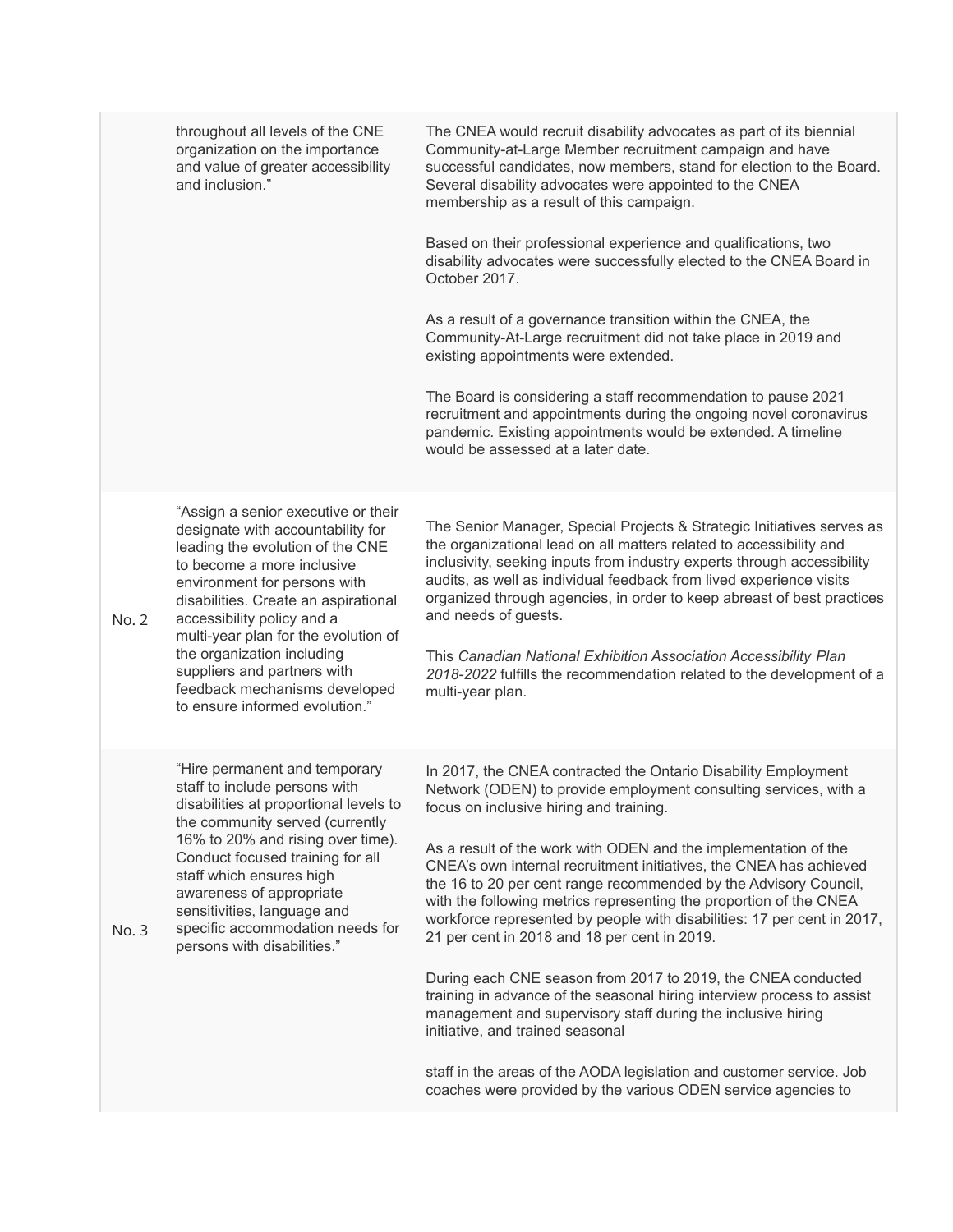assist with integration into the workforce. With funding achieved through the Canada Summer Jobs Program, the CNEA hired Accessibility Assistants to provide further support to both the employees with disabilities and their supervisors. The CNEA has been recognized with the following awards in recognition of its inclusive hiring initiatives: 2017 Champions League Award – Ontario Disability Employment Network 2018 Eunice & David Mouckley Employer of the Year Award - JVS Toronto 2018 Employer of the Year Award – JOIN (Ontario Job Opportunity Information Network) 2019 Employer of the Year - Spinal Cord Injury Ontario No. 4 "Give strong consideration to establishing a destination for persons with disabilities through an exhibition experience such as an Innovation Showcase of technology developments which address barriers that persons with disabilities identify as significant. Motivate and encourage participants to highlight this important area of innovation, with a focus on values identified by persons with disabilities." Product Development staff is researching programming initiatives and opportunities. Examples of new initiatives to be introduced can be found in the Departmental Priorities section of this plan. No. 5 "Modernize admissions policies from a holistic perspective including all customer segments. Separate consideration for persons with disabilities from the question of ability to pay or poverty and address each separately. Introduce the Access2 Entertainment Program provided by Easter Seals as the generally accepted admissions approach for persons with disabilities in entertainment business. Consider poverty in the context of other discounted admission policies and implement the broad admissions policy changes in an integrated manner that does not single out persons with disabilities." In May 2017, the CNEA Board approved a new admission policy for persons with disabilities, effective as of the 2018 season. While the Advisory Council recommended that all visitors, including those with disabilities, pay full-priced admission, the CNEA elected to offer a 50 per cent discount to persons with disabilities until such time that the CNE event provides a barrier-free experience for all guests – the guiding vision of this five-year accessibility plan. In 2017, the CNEA enrolled in the Easter Seals Access 2 Card Program. Beginning in 2018, Access 2 cardholders received complimentary admission for their support persons. To address affordability, the CNEA rolled out a community pass program in July 2018. Through this program, 20,000 complimentary, one-day, general admission passes were made available to individuals facing financial barriers, which could include, but are not limited to, persons with disabilities. These passes were available on a first come, first served basis, through service agencies of the City of Toronto and Province of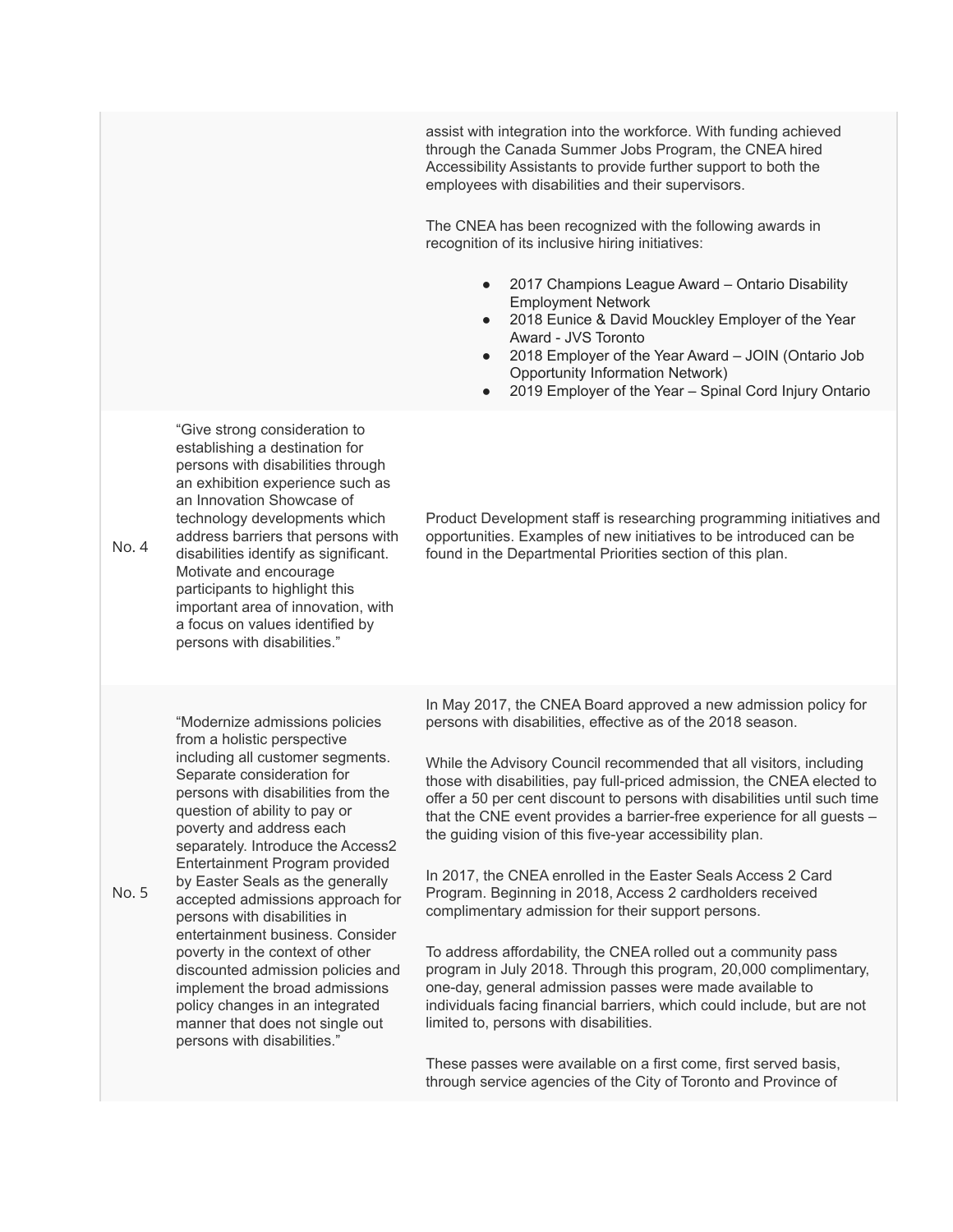Ontario, including Ontario Disability Support Program and Ontario Works offices in the Greater Toronto and Hamilton Area. Complete details of this program are available on the CNE website: theex.com No. 6 "Focus on improvements to the operations of the CNE which will enable a better experience for those attending. Use the learnings form the public consultation and research to build a strong plan for communications, operations and service enhancements to improve the comfort and access of the experience for persons with disabilities and their family and friends." This Canadian National Exhibition Association Accessibility Plan 2018-2022 incorporates improvements in the areas of communications, operations and service enhancements to improve comfort and access of the experience for persons with disabilities and their family and friends. To inform the development of the plan, feedback was sought from various sources during the 2017 CNE: Tracy Schmitt, an accessibility consultant, audited the staff AODA training sessions and the fair itself through several site visits. Ms. Schmitt shared her findings and recommendations with the CNEA staff team. Twenty-five persons with disabilities were recruited to participate in a Lived Experiences program. These individuals visited the CNE event and provided their feedback through an online questionnaire. The CNEA contracted the Abilities Centre to complete accessibility and inclusivity audits during the 2018 CNE season. The team presented their findings and recommendations at all all-staff session in the fall of 2018. Staff has implemented these recommendations wherever possible and continues to make improvements based on feedback received. As an immediate step toward providing additional assistance to guests with disabilities, a *CNE Accessibility Guide* was produced for the first time during the 2017 CNE season, and has since been produced in 2018 and 2019, incorporating enhancements in each edition.

**Note:** The 2020 CNE was cancelled due to the novel coronavirus pandemic. Since a "CNE At Home" event was held exclusively online in that year, no on-site initiatives or metrics are reported for 2020.

# **7. CNEA Strategic Plan**

In 2017, the CNEA initiated the development of a new strategic plan to guide the organization over the next three years. Following a comprehensive planning process, involving an extensive list of stakeholders, the Canadian National Exhibition Association Strategic Plan 2018-2021 was developed.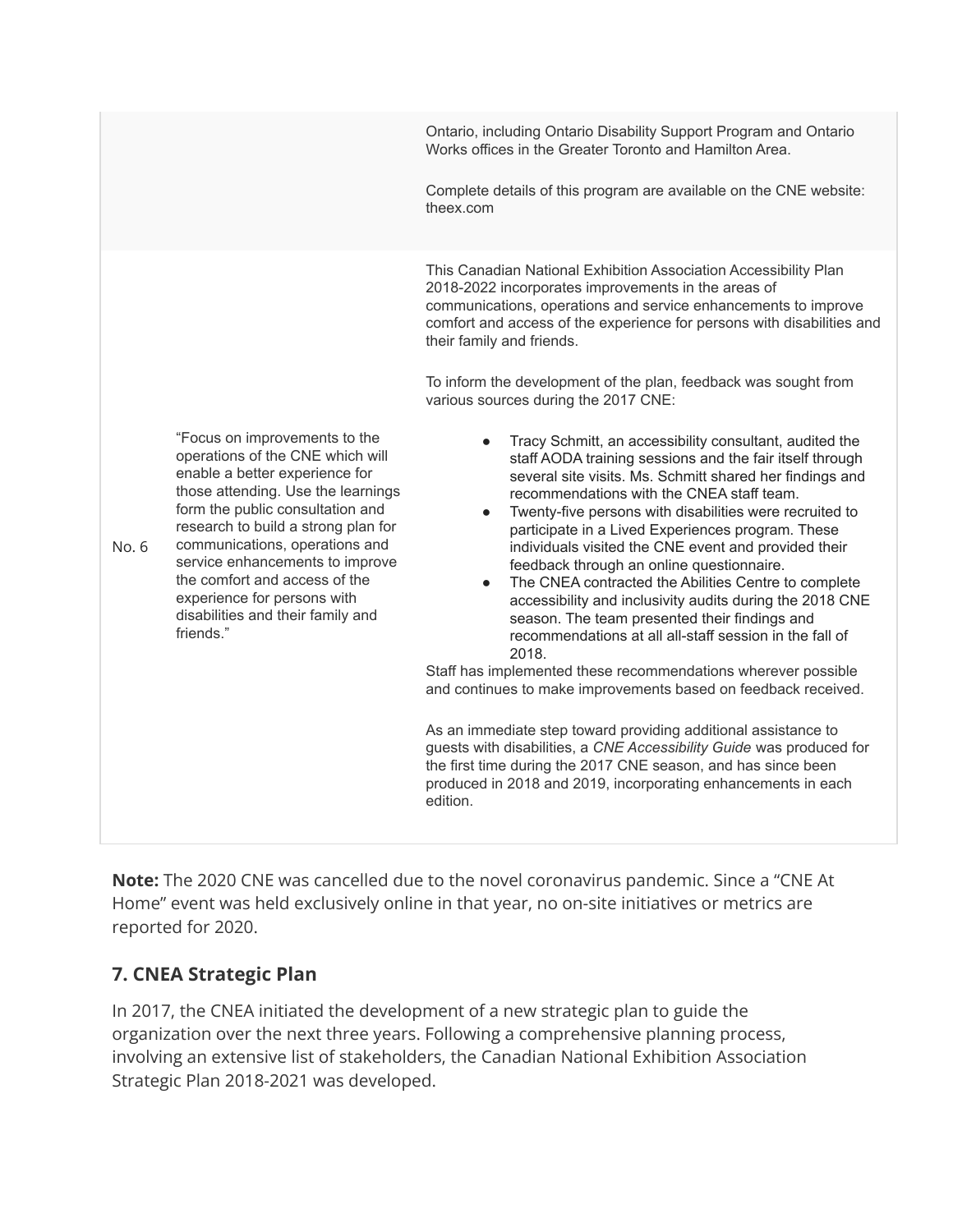Accessibility and inclusivity were among the areas of focus during the strategic planning process. Not only were these words included in the organization's newly developed list of organizational values, the concepts were also included in several key strategic objectives outlined in the plan, which include the introduction of new programs and events, human resources goals, and more.

In other words, with the introduction of the new CNEA Strategic Plan 2018-2021, accessibility and inclusivity became part of the overall guiding vision for the CNEA as an organization.

Please visit theex.com to view Canadian National Exhibition Association Strategic Plan 2018-2021 Synopsis.

# **8. Departmental Priorities**

**Note:** The cancellation of the 2020 CNE, due to the COVID-19 pandemic, has presented budgetary challenges to some CNE's accessibility initiatives that were originally included in this section during the development of the CNEA's Accessibility Plan.

All CNEA departments participate in the development of the *Canadian National Exhibition Association Accessibility Plan 2018-2022* and set out key accessibility priorities for their areas, which are outlined in Table 3 below:

| <b>Department</b>                                     | <b>Key Accessibility Priorities</b>                                                                                                                                                                              | <b>Timeframe</b>                                             |
|-------------------------------------------------------|------------------------------------------------------------------------------------------------------------------------------------------------------------------------------------------------------------------|--------------------------------------------------------------|
|                                                       | a) Champion accessibility at all levels of the<br>organization                                                                                                                                                   | Ongoing through 2022                                         |
|                                                       | b) Lead development of a fair system for<br>distribution of 20,000 complimentary<br>admission passes for the CNE event to<br>address affordability with key municipal<br>and provincial government organizations | Completed 2018<br>Review and repeat annually<br>through 2022 |
| 1. Special Projects & Strategic<br><b>Initiatives</b> | c) Monitor for funding opportunities in<br>support of CNEA accessibility initiatives                                                                                                                             | Ongoing through 2022                                         |
|                                                       | d) Lead development of five-year<br>accessibility plan for the organization                                                                                                                                      | Completed 2018<br>Review annually through 2022               |

Table 3: CNEA Key Divisional Accessibility Priorities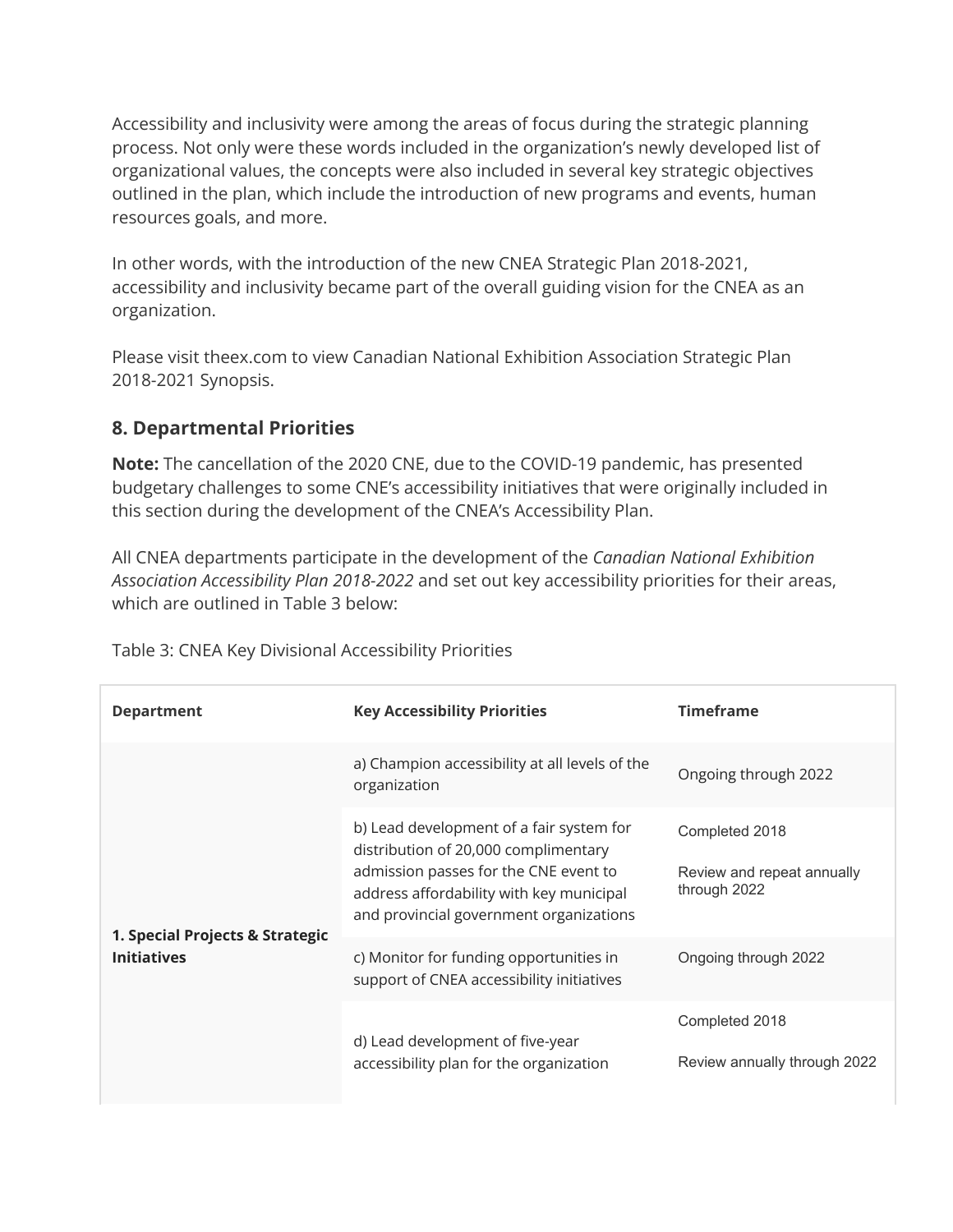|                                                 | e) Assess and report on progress of<br>divisional accessibility priorities                                                                                             | Ongoing through 2022                                                                                                                                                                                       |
|-------------------------------------------------|------------------------------------------------------------------------------------------------------------------------------------------------------------------------|------------------------------------------------------------------------------------------------------------------------------------------------------------------------------------------------------------|
|                                                 | f) Prepare updates for the Board of<br>Directors on progress and development of<br>accessibility initiatives                                                           | Ongoing through 2022                                                                                                                                                                                       |
|                                                 | g) Create synergistic relationships with<br>external organizations to advance CNEA<br>accessibility initiatives                                                        | Ongoing through 2022                                                                                                                                                                                       |
|                                                 |                                                                                                                                                                        | 2017 and biennially thereafter                                                                                                                                                                             |
|                                                 | h) Recommend accessibility advocates<br>during CNEA Community-at-Large Member<br>recruitment                                                                           | Note: In 2019,<br>Community-At-Large<br>appointments were extended<br>due to an organizational<br>governance transition and the<br>2021 recruitment is paused<br>due to the novel coronavirus<br>pandemic. |
|                                                 | i) Recommend accessibility-focused<br>organizations in future CNEA membership<br>recruitment initiative                                                                | 2021                                                                                                                                                                                                       |
|                                                 | j) Foster evolution of the CNE event as a<br>destination for entertainment and<br>innovation for persons with disabilities                                             | Ongoing                                                                                                                                                                                                    |
| 2. Casino                                       | a) Continue to ensure accessibility of CNEA<br>temporary casino building for guests and<br>staff                                                                       | Annually through 2022                                                                                                                                                                                      |
|                                                 | b) Ensure availability of accessible tables and<br>accommodation support in temporary casino                                                                           | Annually through 2022                                                                                                                                                                                      |
|                                                 | a) Recommend development of a policy to<br>the Board of Directors concerning<br>accessibility and accommodation for<br>meetings (e.g. meeting logistics, venues, etc.) | Completed 2018                                                                                                                                                                                             |
| 3. Corporate Support & Legal<br><b>Services</b> |                                                                                                                                                                        |                                                                                                                                                                                                            |
|                                                 |                                                                                                                                                                        |                                                                                                                                                                                                            |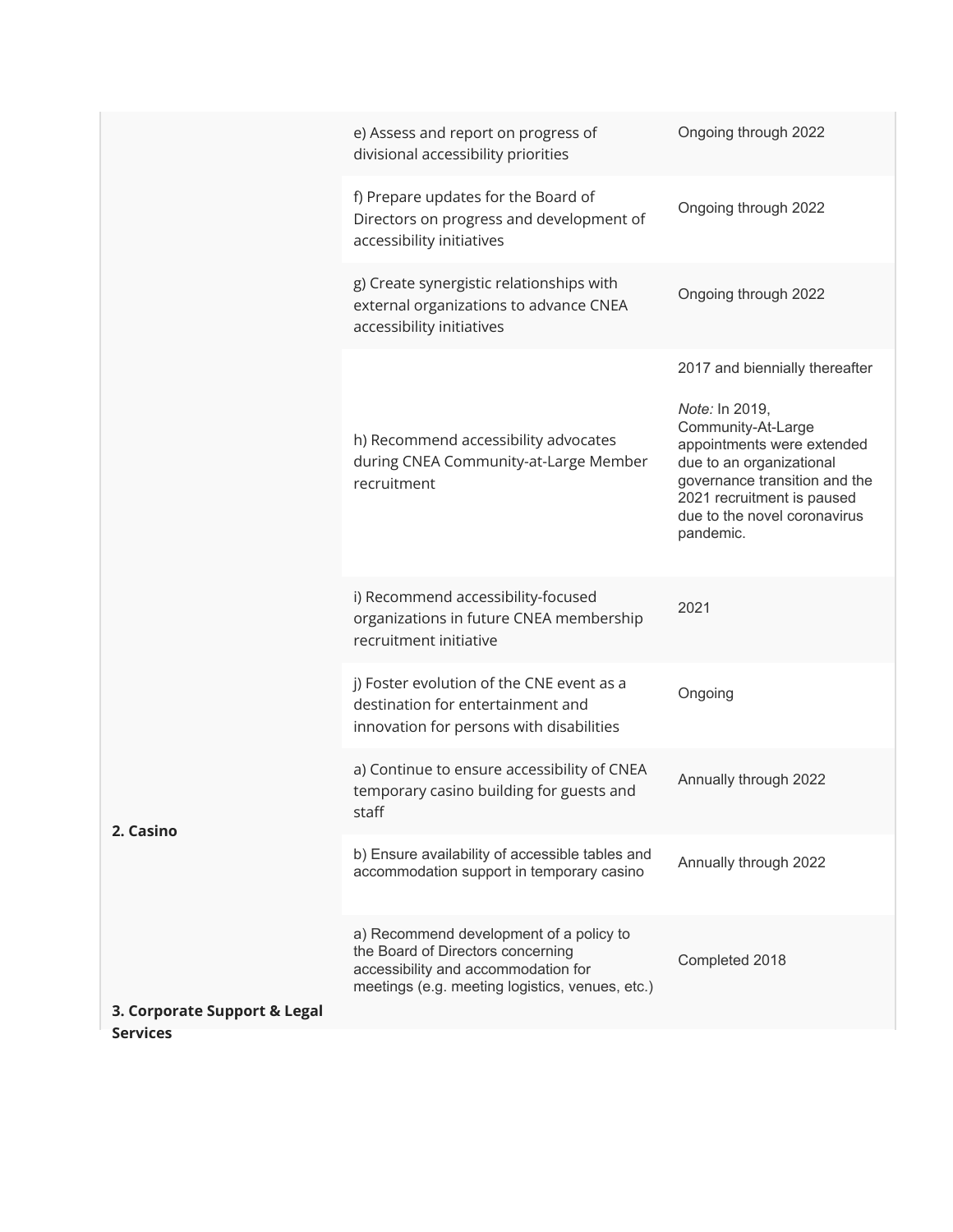|  | b) Develop standardized language for use in<br>all meeting correspondence and invitations<br>with respect to accessibility and<br>accommodation                                                                                  | Completed 2018<br>Ongoing through 2022                                                         |
|--|----------------------------------------------------------------------------------------------------------------------------------------------------------------------------------------------------------------------------------|------------------------------------------------------------------------------------------------|
|  | c) Build on current accessibility and<br>accommodation practices related to all CNEA<br>events (e.g. Annual Meeting, Board,<br>Committee, hospitality etc.)                                                                      | Completed 2018<br>Ongoing through 2022                                                         |
|  | d) Communicate and engage with CNEA<br>membership on the topic of the organization's<br>accessibility initiatives and explore any<br>potential partnership opportunities that arise                                              | Ongoing through 2022                                                                           |
|  | e) All contracts should demonstrate a<br>commitment to, at minimum, AODA<br>compliance and CNEA accessibility priorities                                                                                                         | Ongoing through 2022<br>Extend to contracts related to<br>new CNEA events beyond<br>annual CNF |
|  | f) The CNEA had Board representation from<br>persons with disabilities.                                                                                                                                                          | Ongoing through 2022                                                                           |
|  | g) Staff has proposed monitoring of Board<br>representation from persons with disabilities<br>through self-assessment.                                                                                                           | For consideration by Q2 2021                                                                   |
|  | h) Strive for input in mainstream<br>decision-making from persons with<br>disabilities/disability advocates, including<br>Board representatives.                                                                                 | Ongoing through 2022                                                                           |
|  | i) In collaboration with the CNE Human<br>Resources Department, Board Director online<br>training includes two AODA sessions: 'AODA<br>Customer Service Training' and<br>'Understanding Human Rights Training<br>(AODA Edition)' | Annually since 2015                                                                            |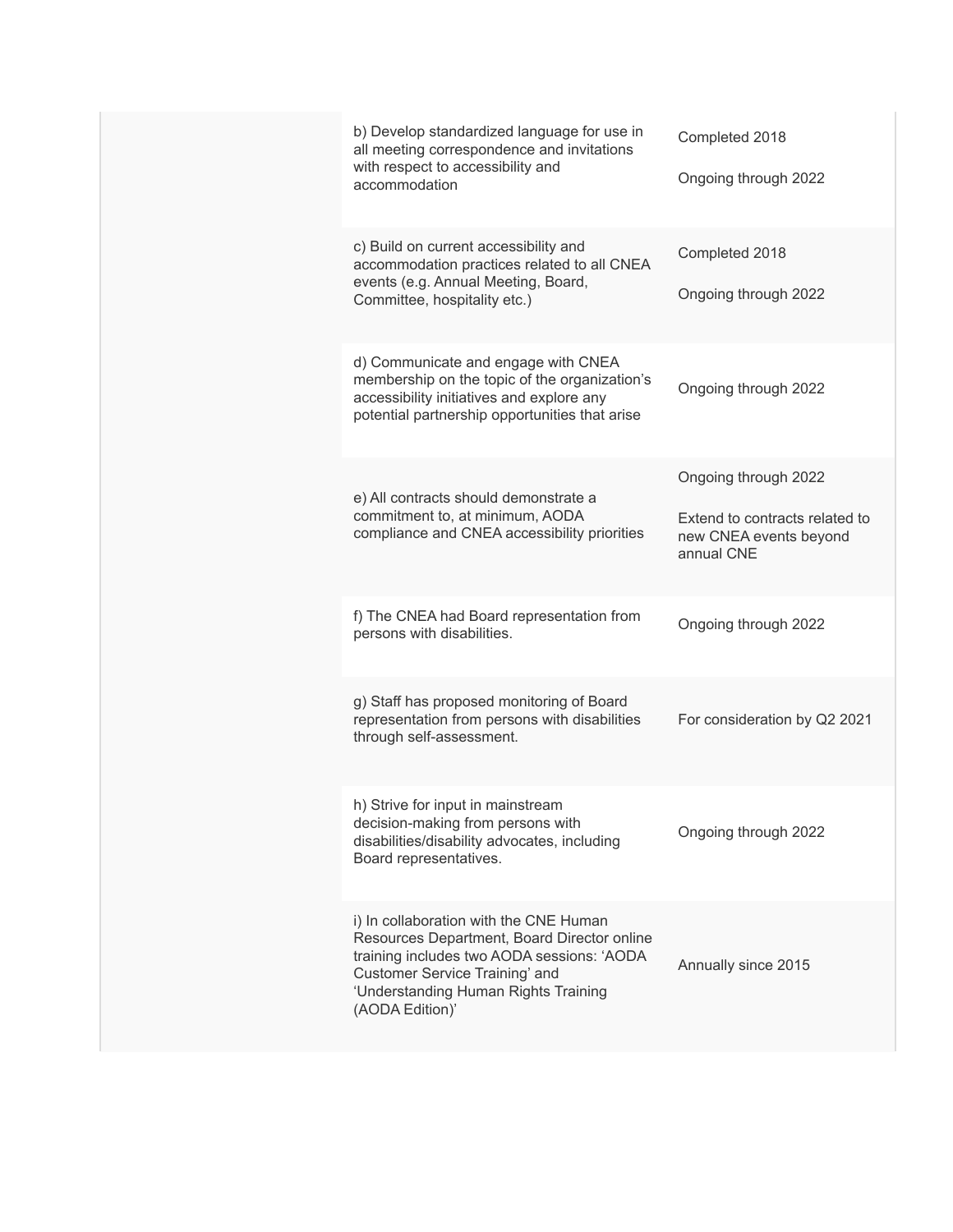|                           | j) Engage and educate key and relevant<br>government officials to gain support and<br>awareness for current and future CNEA<br>accessibility initiatives                                 | Ongoing through 2022                               |
|---------------------------|------------------------------------------------------------------------------------------------------------------------------------------------------------------------------------------|----------------------------------------------------|
|                           | a) Post signage in areas of concern where<br>accessible access is poor or not possible                                                                                                   | Completed 2018<br>Annually through 2022            |
|                           | b) Work with internal departments to ensure<br>garbage receptacles (especially in the<br>washrooms) are unobstructed                                                                     | Completed 2018<br>Annually through 2022            |
|                           | c) Work with internal departments to ensure<br>curb cut access for assistive devices are not<br>blocked by temporary structures                                                          | Completed 2019<br>Review annually through 2022     |
|                           | d) Continue to raise accessibility awareness<br>and encourage development/implementation<br>of initiatives with all of our stakeholders<br>including the midway supplier and all vendors | Ongoing through 2022                               |
| 4. Exhibit & Midway Sales | e) Provide training to concessionaires and<br>midway partner and explore feasibility of<br>online training portal                                                                        | Completed 2018<br>Review annually through<br>20222 |
|                           | f) Asphalt over temporary electrical and<br>plumbing lines, as well as driveway to<br>washrooms at Bandshell                                                                             | Completed 2018<br>Review annually through 2022     |
|                           | g) Ensure access for wheelchairs and other<br>assistive devices at midway games                                                                                                          | Completed 2018<br>Annually through 2022            |
|                           | h) Strive to influence evolution of amusement<br>devices in cooperation with partners with<br>potential to use CNE event as a venue for                                                  | 2022 and into next accessibility<br>plan           |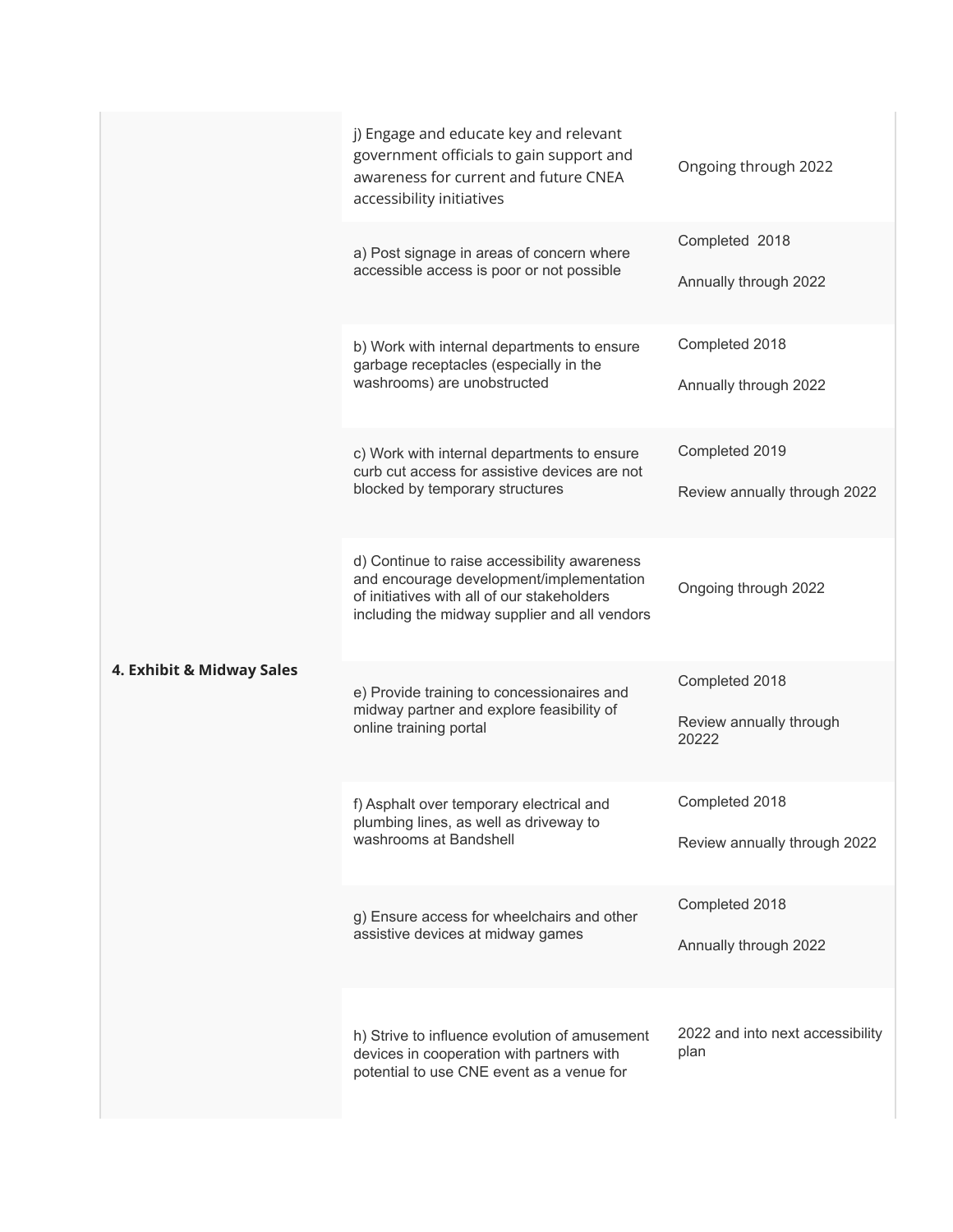|                           | display and/or public introduction of new<br>devices                                                                                                        |                                                 |
|---------------------------|-------------------------------------------------------------------------------------------------------------------------------------------------------------|-------------------------------------------------|
|                           | i) Work with food operators to ensure viable<br>solutions are in place to meet the needs of<br>visitors with disabilities                                   | Ongoing through 2022                            |
|                           | j) Work with Exhibition Place regarding<br>inexpensive/easily adoptable plans to<br>improve facilities                                                      | Ongoing through 2022                            |
| 5. Finance                | There are no specific accessibility priorities<br>for the Finance Department.                                                                               | n/a                                             |
|                           | a) Expand annual equity survey to include all<br>seasonal and 18-day hiresf                                                                                 | Completed 2018                                  |
|                           | b) Ensure AODA training is available for all<br>existing and new staff                                                                                      | Ongoing through 2022                            |
|                           | c) Review all job descriptions to ensure use of<br>inclusive language                                                                                       | Completed 2019                                  |
| <b>6. Human Resources</b> | d) Add additional staff resources to support<br>18-day hires who require additional resources                                                               | Completed 2019                                  |
|                           | e) Cooperate with internal departments to<br>comply with Web Content Accessibility<br>Guidelines (WCAG) 2.0, including the CNEA<br>online employment portal | Deferred due to impacts of<br>COVID-19 pandemic |
|                           | f) Continue to work with ODEN to expand<br>CNEA network and develop strategic<br>partnerships that support people with<br>disabilities                      | Annually through 2022                           |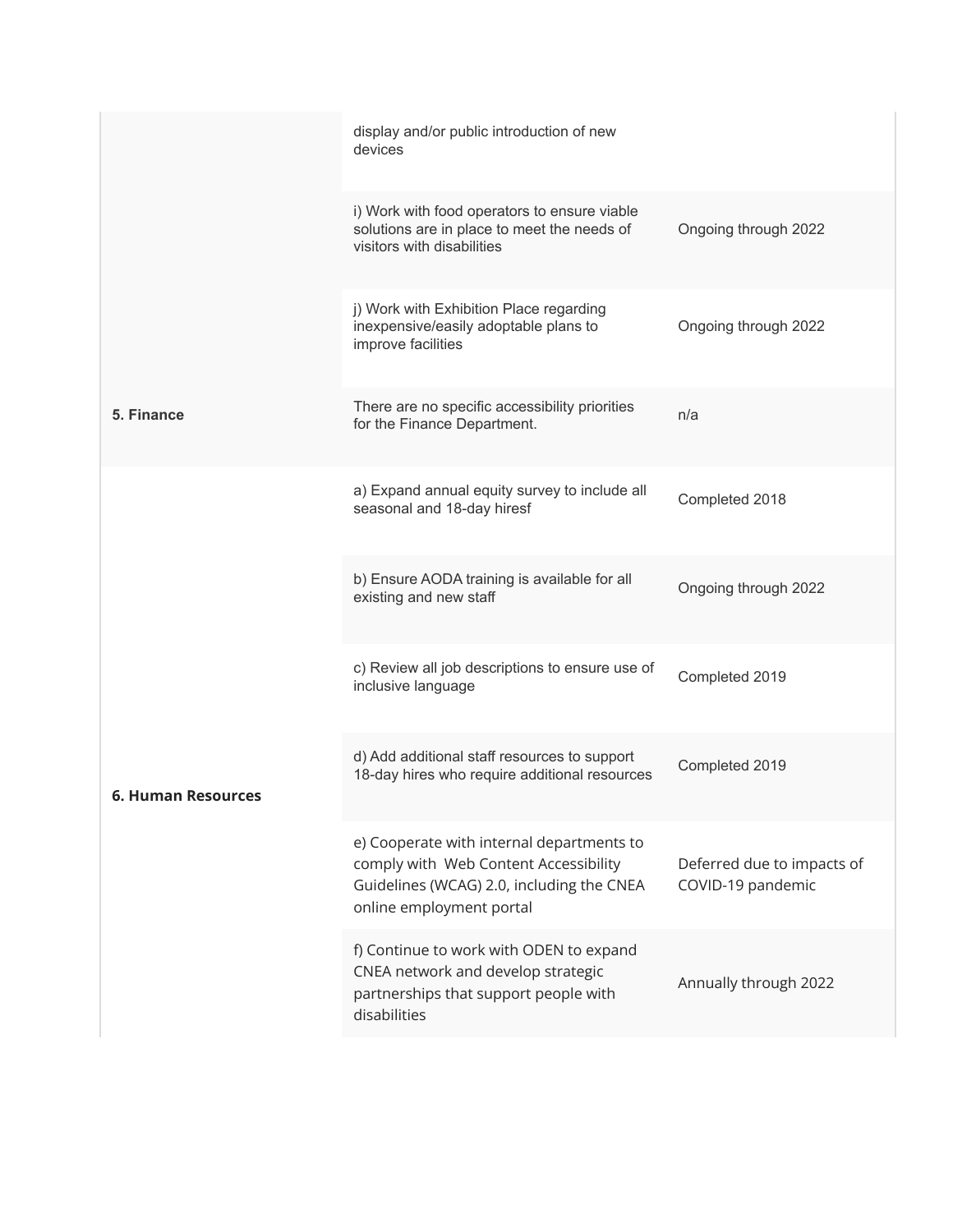|                       | g) Review all policies and procedures in<br>relation to accessibility to ensure alignment<br>with best practices and new/evolving<br>legislation                                                                                                 | Annually through 2022                              |
|-----------------------|--------------------------------------------------------------------------------------------------------------------------------------------------------------------------------------------------------------------------------------------------|----------------------------------------------------|
|                       | h) Work to ensure representation of people<br>with disabilities mirrors community<br>(Advisory Council 2017: 16 to 20 per cent of<br>population)                                                                                                 | Annually through 2022                              |
|                       | a) Update and expand the CNE Accessibility<br>Guide to include ride policy information                                                                                                                                                           | Completed 2018<br>Updated annually through<br>2022 |
|                       |                                                                                                                                                                                                                                                  | Completed 2019                                     |
|                       | b) Create an accessible version of the CNE<br>Accessibility Guide for the website                                                                                                                                                                | Updated annually through<br>2022                   |
|                       | c) Continue to work on the CNE website<br>(theex.com) to ensure that it is accessible                                                                                                                                                            | Ongoing through 2022                               |
| 7. Marketing &        | d) Refresh and reconfigure accessibility<br>section in guest information section of CNE<br>website                                                                                                                                               | Completed 2019                                     |
| <b>Communications</b> | e) Communicate the work that the CNEA is<br>doing in the area of accessibility through<br>traditional media outlets and social media<br>channels                                                                                                 | Ongoing through 2022                               |
|                       | f) Mobilize CNEA communications channels<br>to celebrate its accessibility initiatives<br>during the days/months where accessibility<br>is being denoted in the community at large<br>(e.g. Global Accessibility Awareness Day,<br>May 16, 2019) | Completed 2019<br>Annually through 2022            |
|                       | g) Canvass persons with disabilities within<br>the CNEA's online panel to learn about their<br>"lived experience" during the 2018 CNE                                                                                                            | Completed Q4 2018 to Q1<br>2019                    |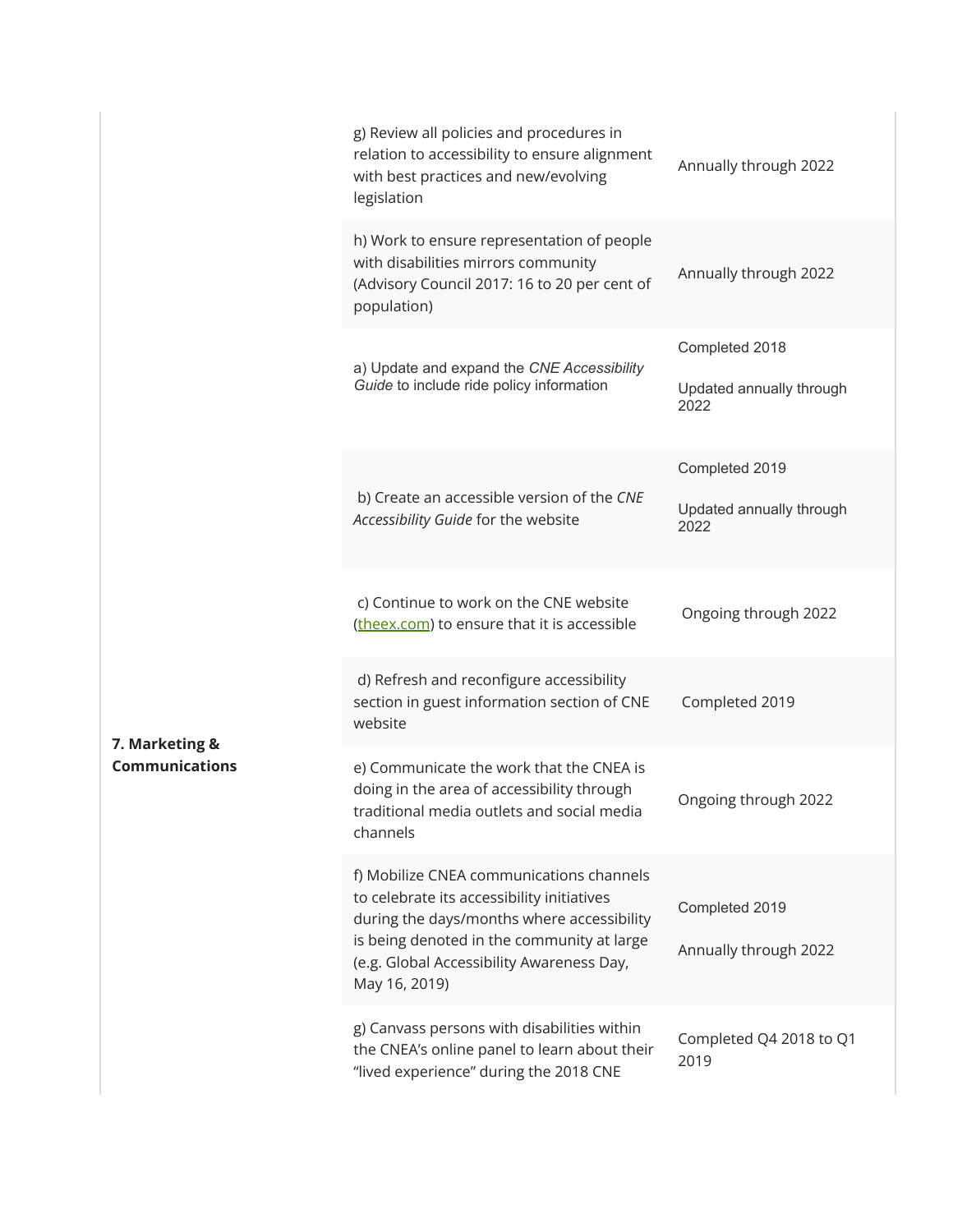|  | h) Contribute to the evolution of the CNE<br>event as a destination for entertainment<br>and innovation for persons with disabilities                                                                                                                                                                                                                                                                                                                                                                                                                                                                                                                                                                                                                                                                                                                | Ongoing through 2022 |
|--|------------------------------------------------------------------------------------------------------------------------------------------------------------------------------------------------------------------------------------------------------------------------------------------------------------------------------------------------------------------------------------------------------------------------------------------------------------------------------------------------------------------------------------------------------------------------------------------------------------------------------------------------------------------------------------------------------------------------------------------------------------------------------------------------------------------------------------------------------|----------------------|
|  | i) Work with sponsors to consider<br>accessible options for all CNE visitors                                                                                                                                                                                                                                                                                                                                                                                                                                                                                                                                                                                                                                                                                                                                                                         | Ongoing through 2022 |
|  | j) Develop an Accessibility Taxonomy for<br>the CNE event:<br>The CNE Accessibility Taxonomy is a system<br>under development that when complete,<br>will provide context and description about<br>each attraction, show, ride, and experience<br>within the CNE. Approximately 16 aspects<br>of each component of the CNE will be given<br>a ranking (elements such as heights,<br>footings, sounds, motion, crowding, etc.,<br>will be considered), and then a rating scale<br>will be applied to three categories: physical<br>attributes, sensory perception, and social<br>interaction. Once complete, the system will<br>enable fair-goers the opportunity to make<br>choices for themselves about how they<br>would like to enjoy the fair, and it will also<br>be used as benchmark by CNE organizers<br>to make improvements in the future. | Completed 2019       |
|  | a) Work with internal departments to ensure<br>communication of accessible<br>amenities/facilities to guests                                                                                                                                                                                                                                                                                                                                                                                                                                                                                                                                                                                                                                                                                                                                         | Ongoing through 2022 |
|  | b) Implement the new admission policy,<br>update gate procedures and provide specific<br>training to all gate staff                                                                                                                                                                                                                                                                                                                                                                                                                                                                                                                                                                                                                                                                                                                                  | Completed 2018       |
|  | c) Install a new gate to facilitate Wheel-Trans<br>entry point                                                                                                                                                                                                                                                                                                                                                                                                                                                                                                                                                                                                                                                                                                                                                                                       | Completed 2018       |

**8. Operations**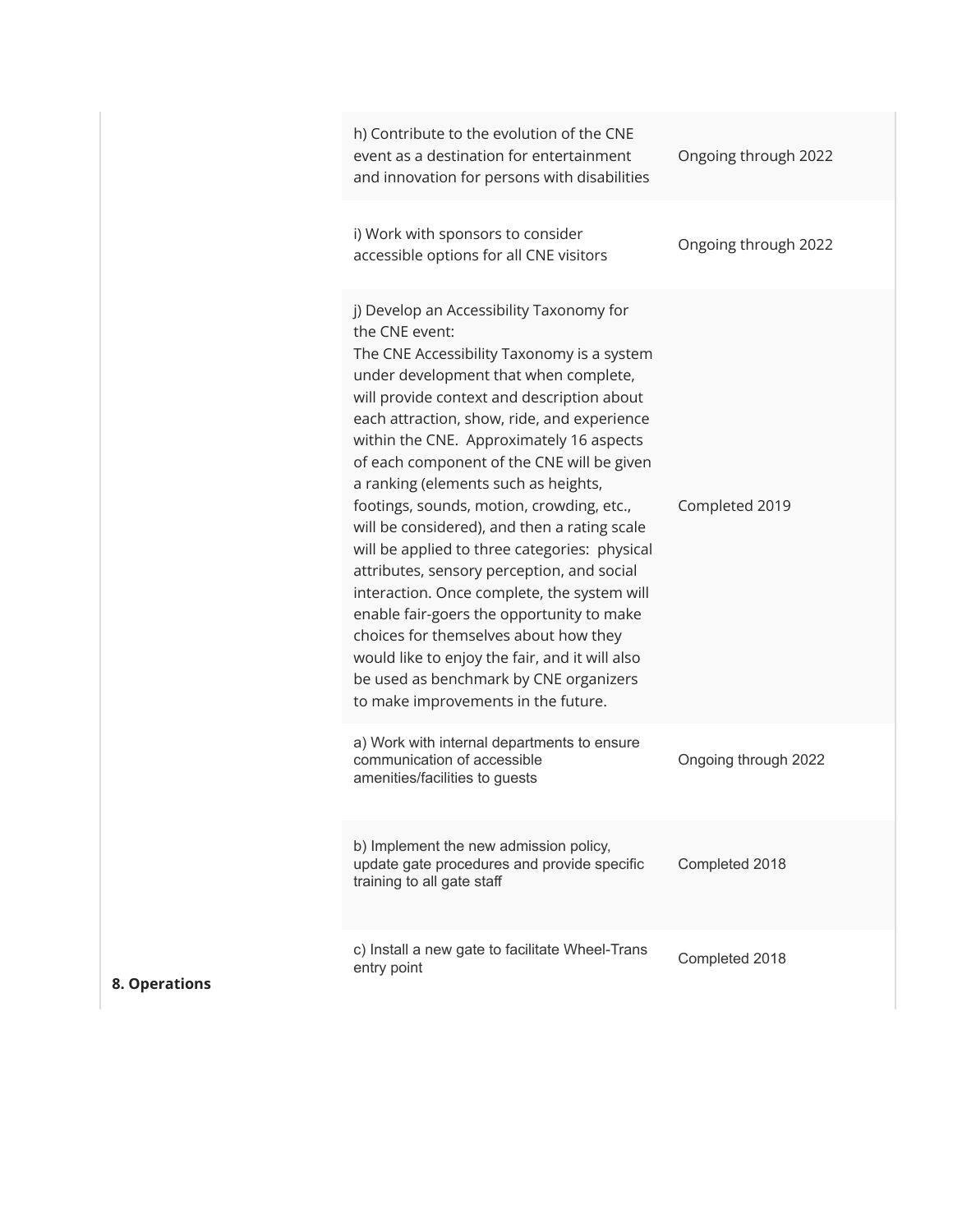| d) Address deficiencies identified in 2017<br>accessibility audit in washrooms under CNEA<br>control (e.g. moving garbage receptacles<br>from under paper towel dispensers to allow<br>for wheelchair or other assistive device<br>access, insulate hot water pipes under sinks<br>where required, etc.) and endeavour to<br>influence implementation in Exhibition<br>Place-controlled washrooms | Completed 2018                                       |
|---------------------------------------------------------------------------------------------------------------------------------------------------------------------------------------------------------------------------------------------------------------------------------------------------------------------------------------------------------------------------------------------------|------------------------------------------------------|
| e) Review inventory and location of<br>accessible parking spaces and adjust as<br>appropriate                                                                                                                                                                                                                                                                                                     | Completed 2018<br>Review annually through to<br>2022 |
| f) Extend coverage of accessible<br>transportation on the site during the CNE<br>event                                                                                                                                                                                                                                                                                                            | Completed 2018<br>Review annually through to<br>2022 |
| g) Modify four-seat tables to accommodate<br>inclusion of visitors in chairs/scooters                                                                                                                                                                                                                                                                                                             | Ongoing through 2022                                 |
| h) Investigate potential accessibility event<br>mobile application to support visitors with<br>disabilities in cooperation with internal<br>departments                                                                                                                                                                                                                                           | Ongoing through 2022                                 |
| i) Commission production of customized,<br>accessible ticket booths                                                                                                                                                                                                                                                                                                                               | <b>Next Accessibility Plan</b>                       |
| j) Cooperate with internal departments to<br>improve accessibility of beach bar and sandy<br>beach area of Virginia Beach                                                                                                                                                                                                                                                                         | Completed 2018<br>Ongoing through 2022               |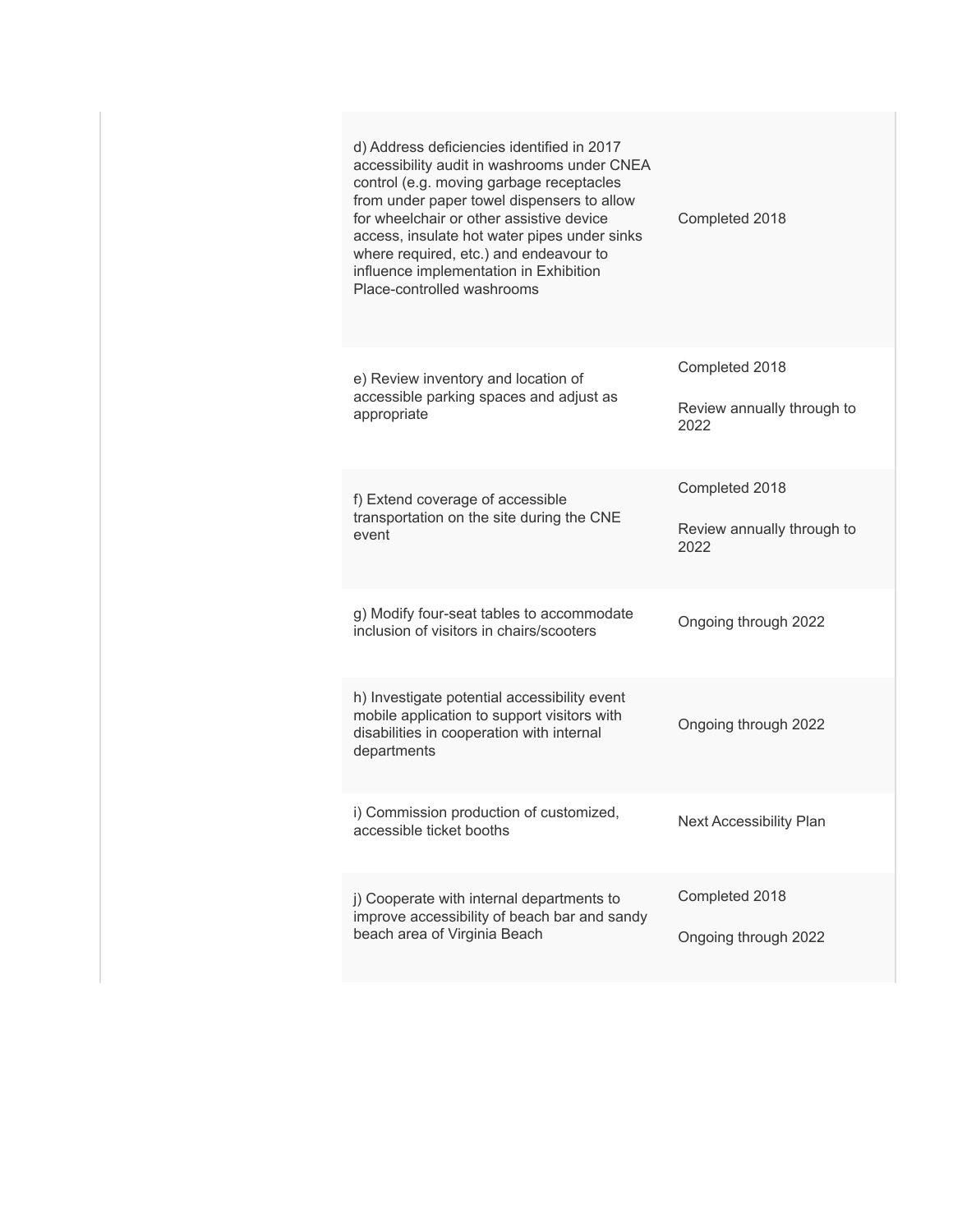|                        | k) Set aside an area (or areas) where visitors<br>with disabilities using assistive devices can<br>access: repair services; charging stations;<br>and in cooperation with other departments<br>quiet zones or controlled sensory<br>environments                                               | Next Accessibility Plan                  |
|------------------------|------------------------------------------------------------------------------------------------------------------------------------------------------------------------------------------------------------------------------------------------------------------------------------------------|------------------------------------------|
|                        | I) Build relations with partners to help the<br>CNEA implement technologies that could<br>assist visitors with disabilities in wayfinding<br>and locating amenities/facilities                                                                                                                 | 2022 and into next accessibility<br>plan |
|                        | m) With input from the accessibility<br>community, create a plan to build a model<br>home exhibit that showcases accessible living<br>(for display at the CNE event)                                                                                                                           | 2022 and into next accessibility<br>plan |
| 9. Product Development | a) Investigate programming that includes<br>performers with disabilities                                                                                                                                                                                                                       | Completed 2018<br>Annually through 2022  |
|                        | b) Engage Ill-Abilities, a dance crew<br>comprised of "differently-abled dancers," to<br>perform at International Stage                                                                                                                                                                        | Completed 2019                           |
|                        | c) In honour of Toronto's connection with<br>the critter, introduce the "Raccoon Project";<br>select agencies representing people with<br>disabilities that offer art programs will be<br>invited to decorate 5' raccoon sculptures<br>that will be displayed for all to see during<br>the CNE | Completed 2019                           |
|                        | d) Review accessible seating in Bandshell<br>Stage area                                                                                                                                                                                                                                        | Completed 2019<br>Annually through 2022  |